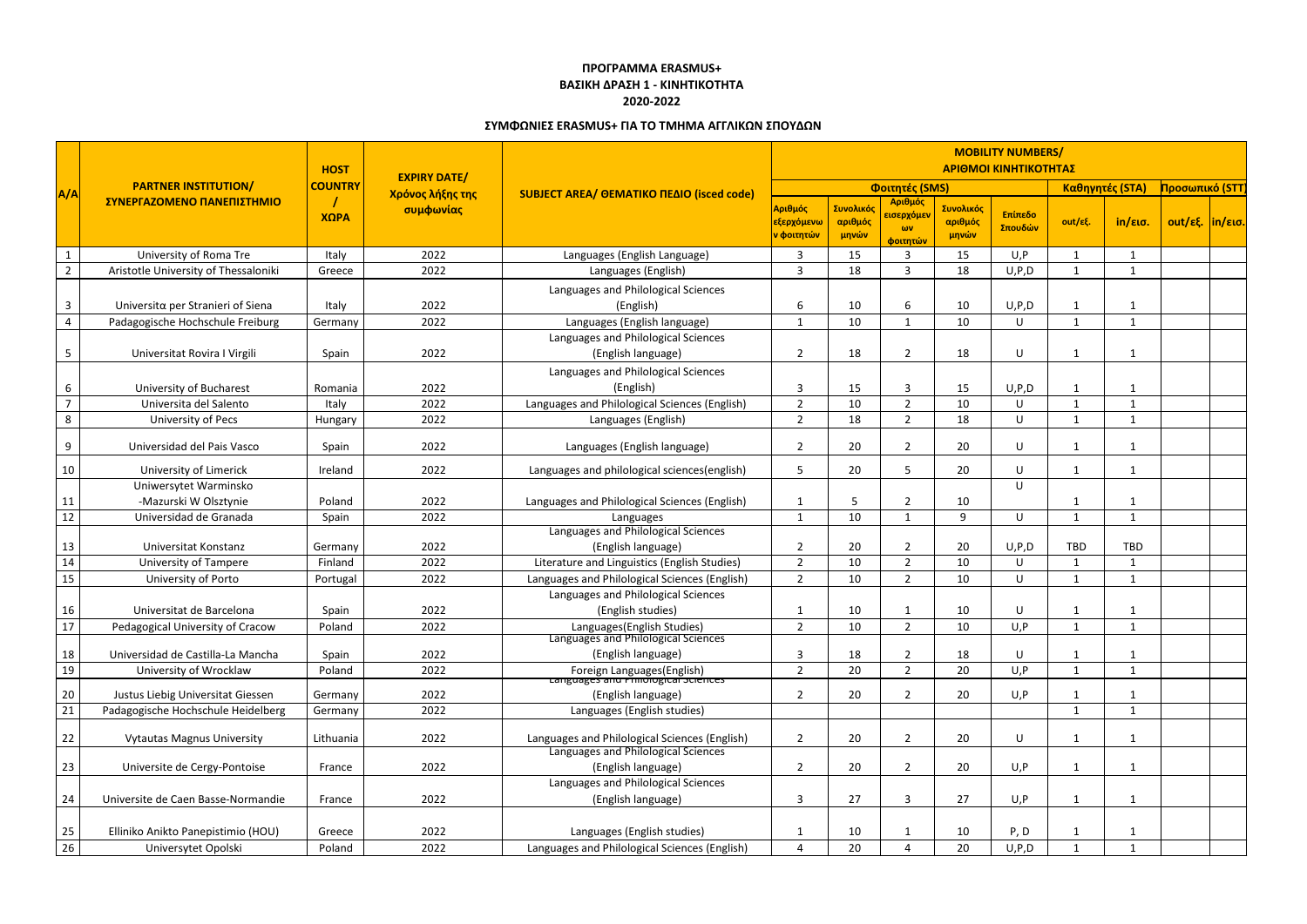|          |                                          |             |      | Language and Philolgical Sciences                                     |                     |    |                |                 |         |                |                         |  |
|----------|------------------------------------------|-------------|------|-----------------------------------------------------------------------|---------------------|----|----------------|-----------------|---------|----------------|-------------------------|--|
| 27       | University of Eotvos Lorand              | Hungary     | 2022 | (English language)                                                    | $\overline{2}$      | 20 | $\overline{2}$ | 20              | U, P    | $\mathbf{1}$   | $\mathbf 1$             |  |
| 28       | University of Leeds                      | UK          | 2022 | Languages and Philological Sciences (English)                         | $\overline{3}$      | 30 | 3              | 30              | U       | $\mathbf{1}$   | $\mathbf 1$             |  |
| 29       | Universidad De Jaen                      | Spain       | 2022 | Foreign languages                                                     | $\overline{2}$      | 20 | $\overline{2}$ | 20              | U, P, D |                | -1                      |  |
| 30       | University of Hradec Kralove             | ech Repub   | 2022 | Languages (english Language)                                          | $\mathbf 1$         | 5  |                | 5               | U, P    | $\mathbf{1}$   | -1                      |  |
|          |                                          |             |      | Languages and Philological Sciences                                   |                     |    |                |                 |         |                |                         |  |
| 31       | University Pablo de Olavide              | Spain       | 2022 | (English language)                                                    | $\overline{3}$      | 30 | 3              | 27              | U, P    | $\mathbf{1}$   | $\mathbf{1}$            |  |
|          |                                          |             |      | Languages and Philological Sciences                                   |                     |    |                |                 |         |                |                         |  |
| 32       | University of Jyvaskyla                  | Finland     | 2022 | (English Language)                                                    | $\overline{2}$      | 10 | $\overline{2}$ | 10              | D       | $2^{\circ}$    | $\overline{2}$          |  |
|          |                                          |             |      | Languages and Philological Sciences                                   |                     |    |                |                 |         | $\mathbf 1$    |                         |  |
| 33<br>34 | Otto-Friedrich-Universitat Bamberg       | Germany     | 2022 | (English language)                                                    | $\overline{2}$<br>Δ | 20 | $\overline{2}$ | 20              | U, P    |                | -1<br>-1                |  |
|          | Universite de Liege                      | Belgium     | 2022 | Languages(English)<br><del>בTanguages and Primological Sciences</del> |                     | 20 | 4              | 20              | U, P    | 1              |                         |  |
| 35       | University of Malaga                     | Spain       | 2022 | (English language)                                                    | $\overline{2}$      | 20 | $\overline{2}$ | 20              | U       | $\mathbf{1}$   |                         |  |
| 36       | Universidad de A Coruna                  | Spain       | 2022 | Foreign languages (English)                                           | $\overline{3}$      | 30 | 3              | 30              | U, P, D | 1              | -1                      |  |
| 37       | Kaunas University of Technology          | Lithuania   | 2022 | Languages and Philological Sciences (English)                         | $\overline{2}$      | 10 | $\overline{2}$ | 10              | U, P    | 1              | $\mathbf 1$             |  |
| 38       | University of lasi                       | Romania     | 2022 | Languages (English studies)                                           | $\overline{3}$      | 30 | $\overline{3}$ | 30              | U, P    | $\mathbf{1}$   | $\mathbf{1}$            |  |
|          |                                          |             |      |                                                                       |                     |    |                |                 |         |                |                         |  |
| 39       | University of Bogazici                   | Turkey      | 2022 | Languages and Philological Sciences (English)                         | $\overline{2}$      | 10 | $\overline{2}$ | 10              | U, P, D | $\mathbf{1}$   | $\mathbf{1}$            |  |
|          |                                          |             |      |                                                                       | -1                  | 9  | 1              | 9               | U       |                |                         |  |
| 40       | University of Cologne                    | Germany     | 2022 | Languages and Philological Sciences                                   | $\overline{1}$      | 9  | -1             | q               | D       | 1              | $\mathbf{1}$            |  |
| 41       | University of Cagliari                   | Italy       | 2022 | Languages and Philological Sciences (English)                         | $\overline{2}$      | 10 | $\overline{2}$ | 10              | U, P, D | 1              | -1                      |  |
| 42       | University of Lodz                       | Poland      | 2022 | Languages(english Language)                                           | $\overline{2}$      | 10 | $\overline{2}$ | 10              | U, P, D | $\overline{2}$ | $\overline{2}$          |  |
| 43       | <b>Metropolitan University Prague</b>    | rech Republ | 2022 | Languages (English)                                                   | $\overline{2}$      | 12 | $\overline{2}$ | 12              | U, P    | 1              | $\mathbf 1$             |  |
| 44       | <b>Vilniaus Universitetas</b>            | Lithuania   | 2022 | Languages (English)                                                   | $\overline{2}$      | 20 | $\overline{2}$ | 20              | U, P, D | $\mathbf{1}$   | $\mathbf 1$             |  |
| 45       | University of Malta                      | Malta       | 2022 | Languages (English)                                                   | $\overline{2}$      | 10 | $\overline{2}$ | 10              | U, P, D | $\mathbf{1}$   |                         |  |
| 46       | University of Malta                      | Malta       | 2022 | Languages (English)                                                   | $\overline{2}$      | 10 | $\overline{2}$ | 10 <sup>°</sup> | U, P, D | $\mathbf{1}$   | $\mathbf{1}$            |  |
| 47       | Aarhus University                        | Denmark     | 2022 | Languages (English)                                                   | $\overline{2}$      | 10 | $\overline{2}$ | 10              | U       | $\mathbf{1}$   |                         |  |
|          | National and Kapodistrian                |             |      |                                                                       |                     |    |                |                 |         |                |                         |  |
| 48       | University of Athens                     | Greece      | 2022 | Languages (English)                                                   | $\overline{2}$      | 12 | $\overline{2}$ | 12              | U, P    | 1              |                         |  |
| 49       | Universidad de Alicante                  | Spain       | 2022 | Languages (English)                                                   | $\overline{2}$      | 10 | $\overline{2}$ | 10              | U       | 1              | $\mathbf 1$             |  |
| 50       | UNIVERSITY OF LJUBLJANA                  | Slovenia    | 2022 | Languages (English)                                                   | 1 or 2              | 10 | 1 or 2         | 10              | U, P, D | $\mathbf 1$    |                         |  |
|          |                                          |             |      | Literature and Linguistics                                            | $\overline{2}$      | 10 | $\overline{2}$ | 10              | U       |                |                         |  |
| 51       | Vrije Universiteit Brussel               | Belgium     | 2022 | (English)                                                             |                     | 5  |                |                 |         | 1              | $\overline{\mathbf{1}}$ |  |
| 52       | Universität Passau                       | Germany     | 2022 | Languages(English)                                                    | $\mathbf{1}$        | 5  |                | 5               | U, P, D | $\mathbf{1}$   | $\mathbf 1$             |  |
| 53       | Universite d'Aix Marseilles              | France      | 2022 | Language acquisition(English)                                         | $\overline{2}$      | 10 | $\overline{2}$ | 10              | P       | 1              |                         |  |
|          |                                          |             |      |                                                                       |                     |    |                |                 |         |                |                         |  |
| 54       | Julius-Maximillians-Universitat Wurzburg | Germany     | 2022 | Languages (English Language)                                          | $\overline{2}$      | 10 | $\overline{2}$ | 10              | U, P    | $\mathbf{1}$   | $\mathbf 1$             |  |
| 55       | Universita Degli Studi Di Parma          | Italy       | 2022 | Languages (English)                                                   | $\overline{2}$      | 10 | $\overline{2}$ | 10              | U, P, D | $\mathbf{1}$   | $\mathbf{1}$            |  |
| 56       | <b>Charles University in Prague</b>      | rech Republ | 2022 | Languages                                                             | $\overline{2}$      | 10 | $\overline{2}$ | 10              | U, P    | $\mathbf{1}$   | 1                       |  |
|          | State Higher Vocational School in Tarnow |             |      |                                                                       |                     |    |                |                 |         |                |                         |  |
|          | (Panstwowa Wyzsza Szkola                 |             |      |                                                                       |                     |    |                |                 |         |                |                         |  |
| 57       | Zawodowa w Tarnowie)                     | Poland      | 2022 | Languages(English)                                                    |                     |    |                |                 |         | $\mathbf{1}$   | $\mathbf 1$             |  |
| 58       | Sofia University                         | Bulgaria    | 2022 | Languages(English Language)                                           | $\overline{2}$      | 10 | 2              | 10              | U, P    |                |                         |  |